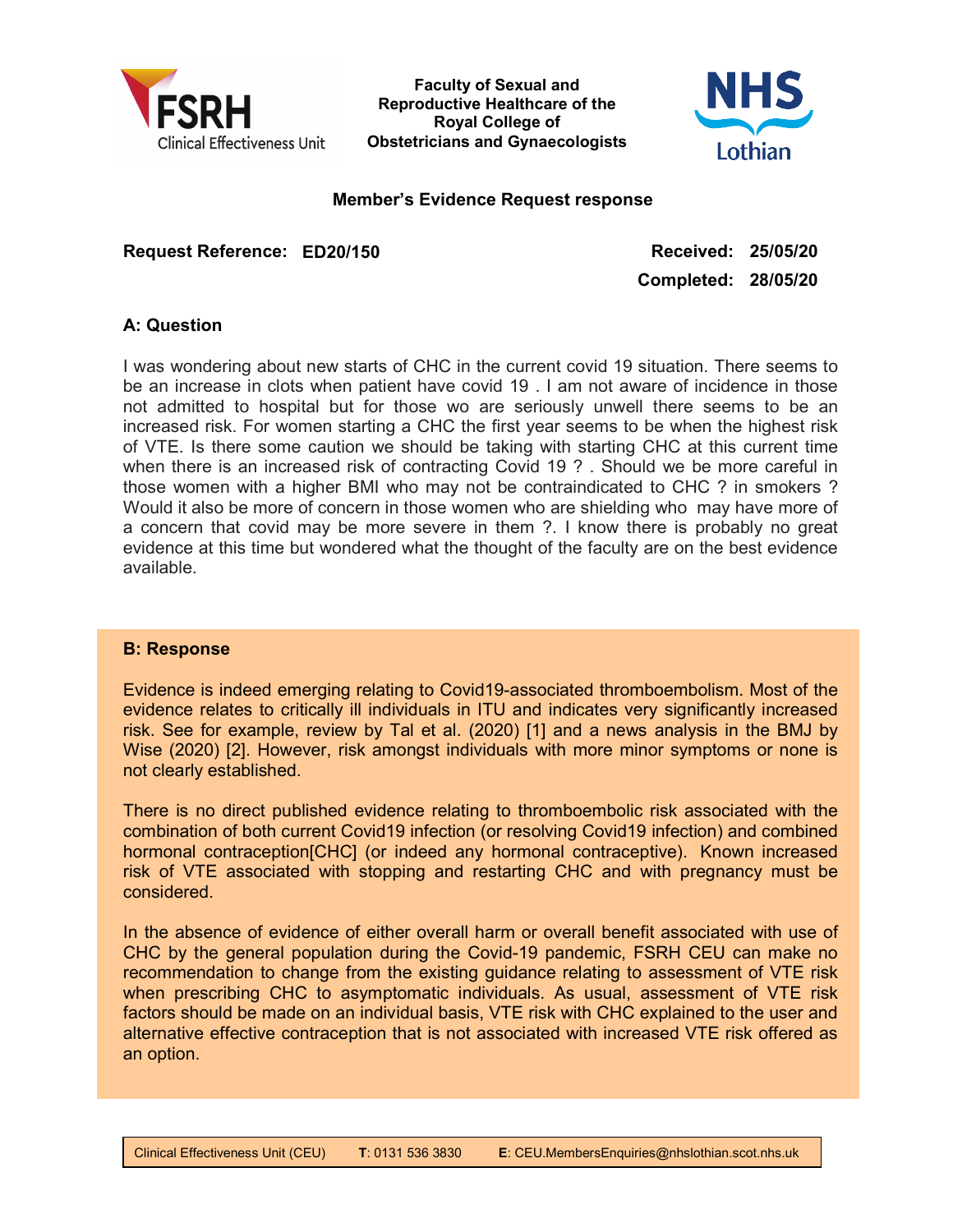It is likely that clinicians managing individuals who are hospitalised with Covid19 would consider that CHC should be stopped. Recognising the potential ongoing increased VTE risk during recovery at a time when intercourse could resume, FSRH CEU would suggest that alternative effective contraception that is not associated with increased thrombotic risk (eg. a desogestrel progestogen-only pill [POP]) could be provided prior to or at the time of discharge.

There is inadequate evidence to make any recommendation regarding use of CHC by individuals with Covid19 who are not in hospital. For CHC users with symptomatic Covid19 who are not in hospital, individual clinicians may wish to consider on a case-bycase basis whether immediate switch to a desogestrel POP is appropriate. Such a decision would require there to be no risk of pregnancy from prior intercourse if CHC was stopped, consideration of whether it is logistically feasible for the self-isolating individual to be supplied with POP, and consideration as to whether POP is acceptable to the individual in the short term (ie will they take it).

 The length of time after Covid19 infection after which switching back to CHC would be appropriate in terms of thrombotic is not informed by published evidence: FSRH CEU can make no recommendation in this regard.

FSRH CEU will monitor the published literature for emergence of relevant evidence and update guidance as appropriate.

## C: Evidence-Based Medicine Question (which guided our literature search strategy)

| <b>Population:</b> | <b>WRA with Covid19 infection</b> |
|--------------------|-----------------------------------|
| Intervention:      | Use of CHC                        |
| <b>Comparison:</b> | No use of CHC                     |
| Outcome:           | Risk of VTE/VTE outcomes          |

Ē